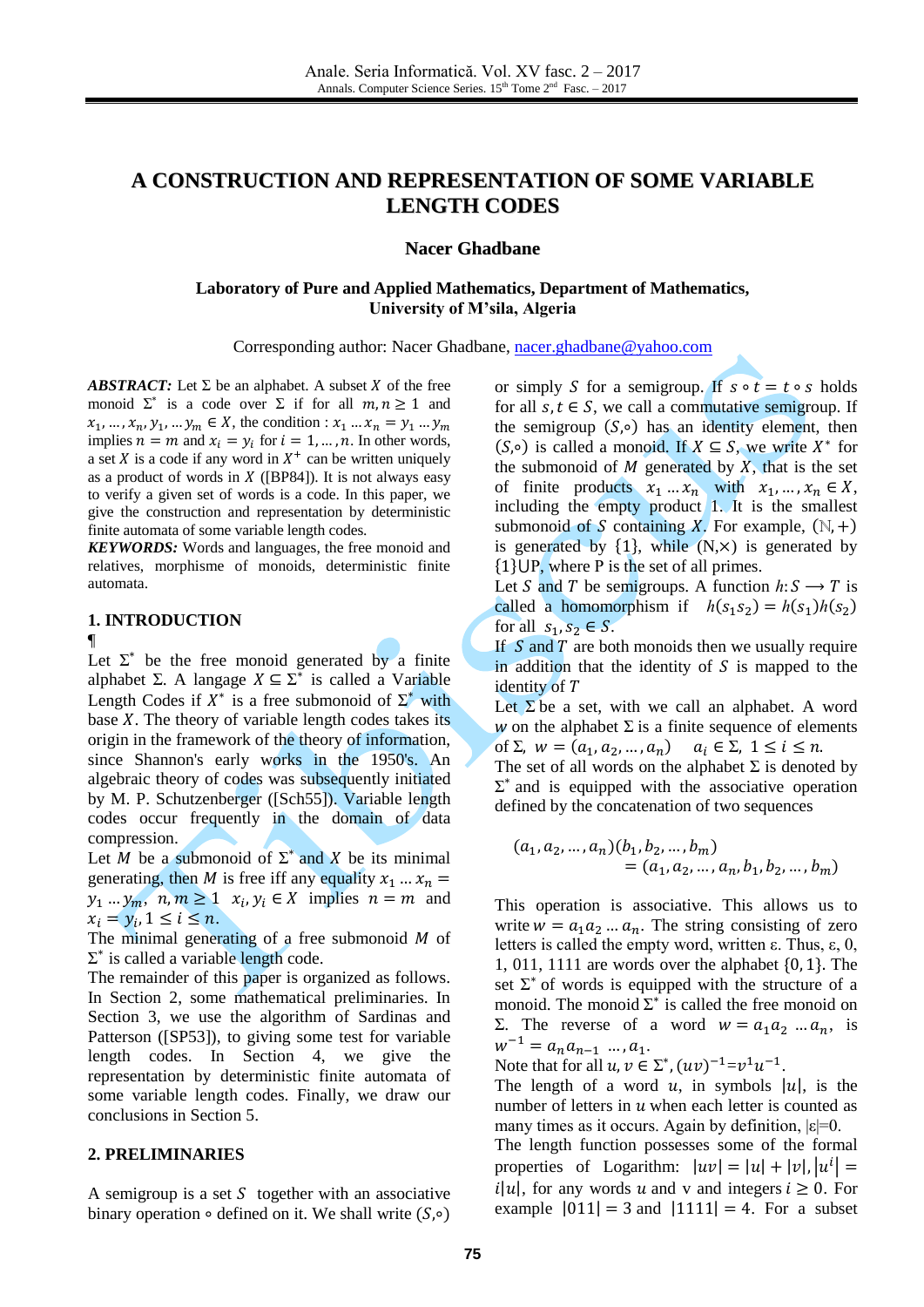B of  $\Sigma$ , we let  $|w|_B$  denote the number of letters of w which are in B. Thus  $|w| = \sum_{a \in \Sigma} |w|_a$ . A language L over  $\Sigma^*$  is any subset of  $\Sigma^*$ .

Let  $K, L \subseteq \Sigma^*$ . A equation of the form  $X = KX + L$ , where  $\varepsilon \notin K$ , has a unique solution given by  $X =$  $K^*L$ .

For  $X, Y \subseteq \Sigma^*$ , the set  $XY = \{xy, x \in X, y \in Y\}$ . In particular, we define  $X^0 = \{\varepsilon\}, X^{n+1} = X^n$  $(n \geq 0)$ .

Given a set  $X \subseteq \Sigma^*$ , the star of X is as in any monoid, the set  $X^* = \{x_1 \dots x_n, x_i \in X\} = \bigcup_{n \geq 0} X^n$ . Any submonoid  $M$  of  $\Sigma^*$  has a unique minimal generating  $X = (M - \varepsilon) - (M - \varepsilon)^2$ .

For  $x, y \in \Sigma^*$ , we define  $x^{-1}y = \{z \in \Sigma^*$ : and  $xy^{-1} = \{z \in \Sigma^* : zy = x\}.$ 

For subsets  $X, Y$  of  $\Sigma^*$ , this notation is extended to  $X^{-1}Y = \bigcup_{x \in X} \bigcup_{y \in Y} x^{-1} y$  and X  $\bigcup_{x\in X}\bigcup_{y\in Y}xy^{-1}.$ 

A mapping  $h: \Sigma^* \to \Delta^*$ , where  $\Sigma$  and  $\Delta$  are alphabets, satisfying the condition  $h(uv)$  =  $h(u)h(v)$ , for all words u and v of  $\Sigma^*$  is called a morphism, define a morphism  $h$ , it suffices to list all the words  $h(\sigma)$ , where a ranges over all the (finitely many) letters of  $\Sigma$ . If *M* is a monoid, then any mapping  $f: \Sigma \to M$  extends to a unique morphism  $\hat{f}$ :  $\Sigma^* \longrightarrow M$  For instance, if M is the additive monoid N, and *f* is defined by *f*(*σ*) = 1 for each *a* ∈ Σ, then  $\hat{f}(u)$  is the length |u| of the word u.

The theory of codes provides some jewels of combinatorics on words.

A subset X of the free monoid  $\Sigma^*$  is a code over  $\Sigma$  if for all  $m, n \ge 1$  and  $x_1, \ldots, x_n, y_1, \ldots, y_m \in X$ , the condition :  $x_1 ... x_n = y_1 ... y_m$  implies  $n = m$  and  $x_i = y_i$  for  $i = 1, ..., n$ . In other words, a set X is a code if any word in  $X^+$  can be written uniquely as a product of words in  $X$ .

The words of  $X$  are called code words, the elements of  $X^*$  are messages. It is not always easy to verify that a given set of words is a code.

Deterministic finite automaton is a type of finite automaton in which the transitions are deterministic, in the sense that there will be exactly one transition from a state on an input symbol. Formally, a deterministic finite automata  $(DFA)$  is quintuple  $A = (Q, \Sigma, \delta, q_0, F)$ , where

- $\bullet$  Q is a finite set called the set of states,
- $\Sigma$  is a finite set called the input alphabet,
- $q_0 \in Q$ , called the initial state,
- $F \subseteq Q$ , called the set of final states, and
- $\delta: Q \times \Sigma \longrightarrow Q$  is a function called the transition function.

Recall that the transition function  $\delta$  assigns a state for each state and an input symbol.

This naturally can be extended to all strings in  $\Sigma^*$ , i. e. assigning a state for each state and an input string.

The extended transition function  $\delta: Q \times \Sigma^* \to Q$  is defined recursively as follows:

For all  $q \in Q$ ,  $w \in \Sigma^*$  and  $a \in \Sigma$ ,  $\delta(q, \varepsilon) = \varepsilon$  and  $\delta(q, wa) = \delta(\delta(q, w), a).$ The langage accepted by  $A$  is  $L(A) = \{w \in \Sigma^* :$ 

#### **3. TEST FOR VARIABLE LENGTH CODES**

The basic question to be asked is "When is a given  $X$ of  $\Sigma^*$  a variable length code?". This was answered by Sardinas and Patterson ([SP53]). Define recursively subsets  $U_n$  of  $\Sigma^*$  as follows:

$$
\begin{cases}\nU_0 = X^{-1}X - \{\varepsilon\} \\
U_{n+1} = U_n^{-1}X \cup X^{-1}U_{n}, \text{ for } n \ge 0\n\end{cases}
$$

where  $\varepsilon$  denotes the identity of  $\Sigma^*$ and  $X^{-1}X = \bigcup_{X \in \mathcal{X}} x^{-1} X$ . We have:

If  $\varepsilon \in U_n$ , then X is not a variable length code. If  $U_{n+1} = U_n$ , then X is a variable length code.

### **Example 3.1**

Let  $\Sigma = \{0,1\}$  and  $X = \{00,01,10,11\}$  we have,  $U_0 = X^{-1}X - {\varepsilon}$ ,  $X^{-1}X = \bigcup_{X \in {\mathcal{X}}} x^{-1}X$ , where  $x^{-1}X = \{y \in \{0,1\}^* : xy \in X\}.$ 

• 
$$
(00)^{-1}X = \{y \in \{0,1\}^* : (00)y \in X\} = \{\varepsilon\}
$$

•  $(01)^{-1}X = \{y \in \{0,1\}^* : (01)y \in X\} = \{\varepsilon\}$ 

$$
(10)^{-1}X = \{ y \in \{0,1\}^* : (10)y \in X \} = \{ \varepsilon \}
$$

•  $(11)^{-1}X = \{y \in \{0,1\}^*: (11)y \in X\} = \{\varepsilon\}$ 

Then  $U_0 = X^{-1}X - {\varepsilon} = \emptyset$ , with  $\emptyset$  designates the empty set.  $U_1 = U_0^{-1} X U X^{-1} U_0$ ,  $U_0^{-1}X = \bigcup_{u_0 \in U_0} u_0^{-1} X$  and  $X^{-1}U_0 = \bigcup_{x \in X} x^{-1} U_0$ . We have  $U_1 = U_0 = \emptyset$ , Finally, the set X is a variable length code.

#### **Example 3.2**

Let  $\Sigma = \{0,1\}$  and  $X = \{00,010,101,11\}$  we have,  $U_0 = X^{-1}X - \{\epsilon\}, \quad X^{-1}X = \bigcup_{X \in \mathcal{X}} x^{-1}X,$  where  $x^{-1}X = \{y \in \{0,1\}^* : xy \in X\}.$ 

- $(00)^{-1}X = \{y \in \{0,1\}^* : (00)y \in X\} = \{\varepsilon\}$
- $(010)^{-1}X = \{y \in \{0,1\}^*$ ε
- $(101)^{-1}X = \{y \in \{0,1\}^*$ ε

•  $(11)^{-1}X = \{y \in \{0,1\}^*: (11)y \in X\} = \{\varepsilon\}$ Then  $U_0 = X^{-1}X - {\varepsilon} = \emptyset$ , with  $\emptyset$  designates the empty set.  $^{-1}X\bigcup X^{-1}U_0$ ,  $U_0^{-1}X = \bigcup_{u_0 \in U_0} u_0^{-1} X$  and  $X^{-1}U_0 = \bigcup_{x \in X} x^{-1} U_0$ . We have  $U_1 = U_0 = \emptyset$ , Finally, the set X is a variable length code.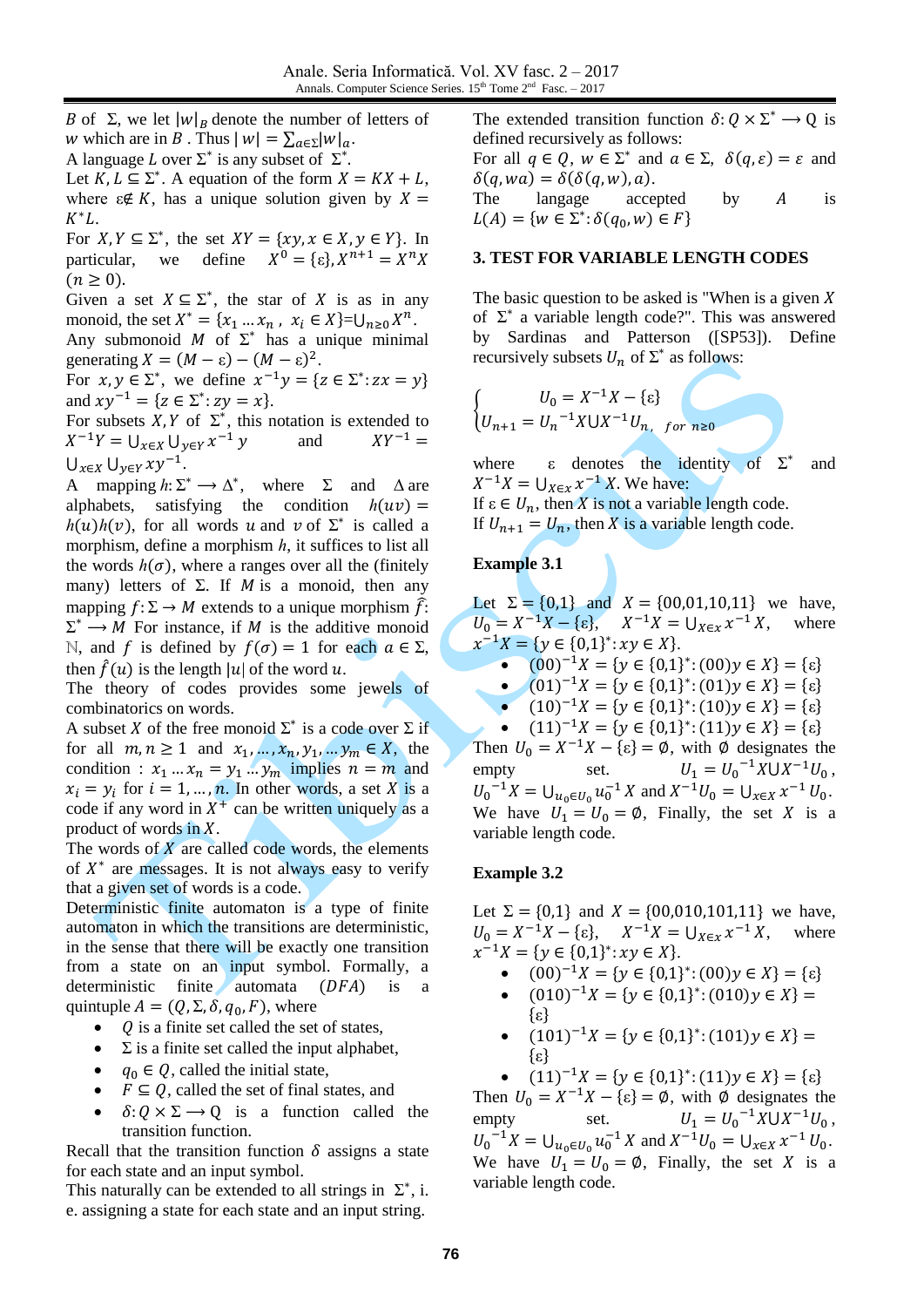### **Example 3.3**

Consider the alphabet  $\Sigma = \{0,1\}$  and  $X =$  $\{00,01,0111,100\}$  we have,  $U_0 = X^{-1}X - \{\epsilon\},\$  $X^{-1}X = \bigcup_{X \in \mathcal{X}} x^{-1} X$ , where  $x^{-1}X = \{v \in$  $0,1*xy\in X$ .

- $\bullet$  $^{-1}X = \{y \in \{0,1\}^* : (00)y \in X\} = \{\epsilon\}$
- $(01)^{-1}X = \{y \in \{0,1\}^*$  ${ε, 1}$
- $(011)^{-1}X = \{y \in \{0,1\}^*$ ε
- $(100)^{-1}X = \{y \in \{0,1\}^*$ ε

Then  $U_0 = X^{-1}X - {\varepsilon} = \{1\}.$  $U_1 = U_0^{-1} X \cup X^{-1} U_0$ ,  $U_0^{-1} X = \bigcup_{u_0 \in U_0} u_0^{-1} X$  and  $X^{-1}U_0 = \bigcup_{x \in X} x^{-1} U_0.$ We have  $^{-1}X = \bigcup_{u_0 \in U_0} u_0^{-1} X = (1)^{-1} X,$  $(1)^{-1}X = \{y \in \{0,1\}^*: (1)y \in X\} = \{00\}.$ 

 $X^{-1}U_0 = \bigcup_{x \in X} x^{-1} U_0$ , there is only cases to be considered:

 $(00)^{-1}U_0 = \{y \in \{0,1\}^*$  $(01)^{-1}U_0 = \{y \in \{0,1\}^*$  $(011)^{-1}U_0 = \{y \in \{0,1\}^*$  $(100)^{-1}U_0 = \{y \in \{0,1\}^*$ Then  $U_1 = U_0^{-1}X \cup X^{-1}U_0 = \{00\}.$  $U_2 = U_1^{-1}X \cup X^{-1}U_1$ , we have  $U_1^{-1}X = (00)^{-1}X = \{y \in \{0,1\}^*$  $=\{\epsilon\}.$ 

Since  $U_2$  contains the empty word  $\varepsilon$ , then X is not a variable length code.

# **4. REPRESENTATION OF VARIABLE LENGTH CODES**

Let  $\Sigma$  be an alphabet and X be a variable length code over  $\Sigma$ . Our representation of X is based on the automaton theory. This subject was reviewed in [BP84], [Tsu01]. We construct an automaton for  $X$ by union of automata of codewords.

If codeword  $w = x_1 ... x_n$  then automaton  $A(w)$  of w is  $A(w) = (Q_w, \Sigma, \delta_w, q_i, F_w)$  where :

• 
$$
Q_w = \{q_i, q_{x_1}, q_{x_1x_2}, \ldots, q_{x_1x_2\ldots x_{n-1}}\}.
$$

• 
$$
F_w = \{q_i\}.
$$

• Define the function 
$$
\delta_w : Q_w \times \Sigma \longrightarrow Q_w
$$
 by:

$$
\delta_{\mathbf{w}}(q_i, x_1) = q_{x_1}, \delta_{\mathbf{w}}(q_{x_1}, x_2) = q_{x_1 x_2}, \dots, \delta_{\mathbf{w}}(q_{x_1 x_2 \dots x_{n-2}}, x_{n-1}) = q_{x_1 x_2 \dots x_{n-1}},
$$

 $\delta_{\mathbf{w}}(q_{x_1x_2...x_{n-1}},x_n)=q_i.$ 

Thus  $A(w)$  can recognize  $w^* = \bigcup_{k=0}^{k=+\infty} w^k$ .

The automaton  $A(w_1, w_2, ..., w_n)$  of variable length code  $X = \{w_1, w_2, ..., w_n\}$ . We can use notation  $A(X)$ .

 $A(X) = (Q_X, \Sigma, \delta_X, q_i, F_X)$  with :

$$
\bullet \quad Q_X = Q_{W_1} \cup Q_{W_2} \dots \cup Q_{W_n}.
$$

•  $F_X = \{q_i\}$ 

•  $\delta_{\rm X} = \delta_{\rm w} \cdot \mathsf{U} \delta_{\rm w} \cdot \mathsf{U} \delta_{\rm w} \cdot \mathsf{U} \cdot \mathsf{V}$ 

The automaton  $A(X)$  accepts  $X^* = \bigcup_{k=0}^{k=+\infty} X^k$ .

### **Example 4.1**

Let  $\Sigma = \{0,1\}$  and  $X = \{00,01,10,11\}$  we have,  $A(X) = (Q_X, \Sigma, \delta_X, q_i, F_X)$  with :

- $Q_X = \{q_i, q_0, q_1\}.$
- $F_X = \{q_i\}$
- $\delta_X$  is given by the following table:

We show that, the langage accepted by  $A(X)$  is  $L(A(X)) = \{w \in \Sigma^* : \delta(q_i, w) \in F_X\}$ 

$$
= \{w \in \Sigma^* : \delta(q_i, w) = q_i\} \\
 = X^*
$$

$$
=
$$
{00,01,10,11} $^*$ .

The characteristic equations for the states  $q_i$ ,  $q_0$  and  $q_1$  respectively, are :

 $\left\{ \right.$  $\int x_i = 0x_0 + 1x_1 + \varepsilon$  $x_0 = (0+1)x_i$  $x_1 = (0+1)x_i$ With  $L(A(X)) = x_i$ , we have x  $\varepsilon = 0(0 + 1)x_i + 1(0 + 1)x_i + \varepsilon$ Then  $x_i = [0(0 + 1) + 1(0 + 1)]x_i + \varepsilon$ . Finally  $x_i = [0(0 + 1) + 1(0 + 1)]^* = X^*$ .

# **Example 4.2**

Let  $\Sigma = \{0,1\}$  and  $X = \{00,010,101,11\}$  we have,  $A(X) = (Q_X, \Sigma, \delta_X, q_i, F_X)$  with :

- $Q_X = \{q_i, q_0, q_1, q_{01}, q_{10}\}.$
- $F_X = \{q_i\}$
- $\delta_X$  is given by the following table :

| $q_{0}$  |          | $q_{01}$ |
|----------|----------|----------|
| U1       | $q_{10}$ | u:       |
| $q_{01}$ |          |          |
|          |          |          |

We show that, the langage accepted by  $A(X)$  is  $L(A(X)) = \{w \in \Sigma^* : \delta(q_i, w) \in F_X\}$ 

$$
L(A(X)) = \{W \in \Sigma : \delta(q_i, W) \in \Gamma\}
$$
  
=  $\{W \in \Sigma^* : \delta(q_i, W) = q_i\}$   
=  $X^*$ 

$$
= \{00,010,101,11\}^*.
$$

The characteristic equations for the states  $q_i$ ,  $q_0$  and  $q_1$  respectively, are: